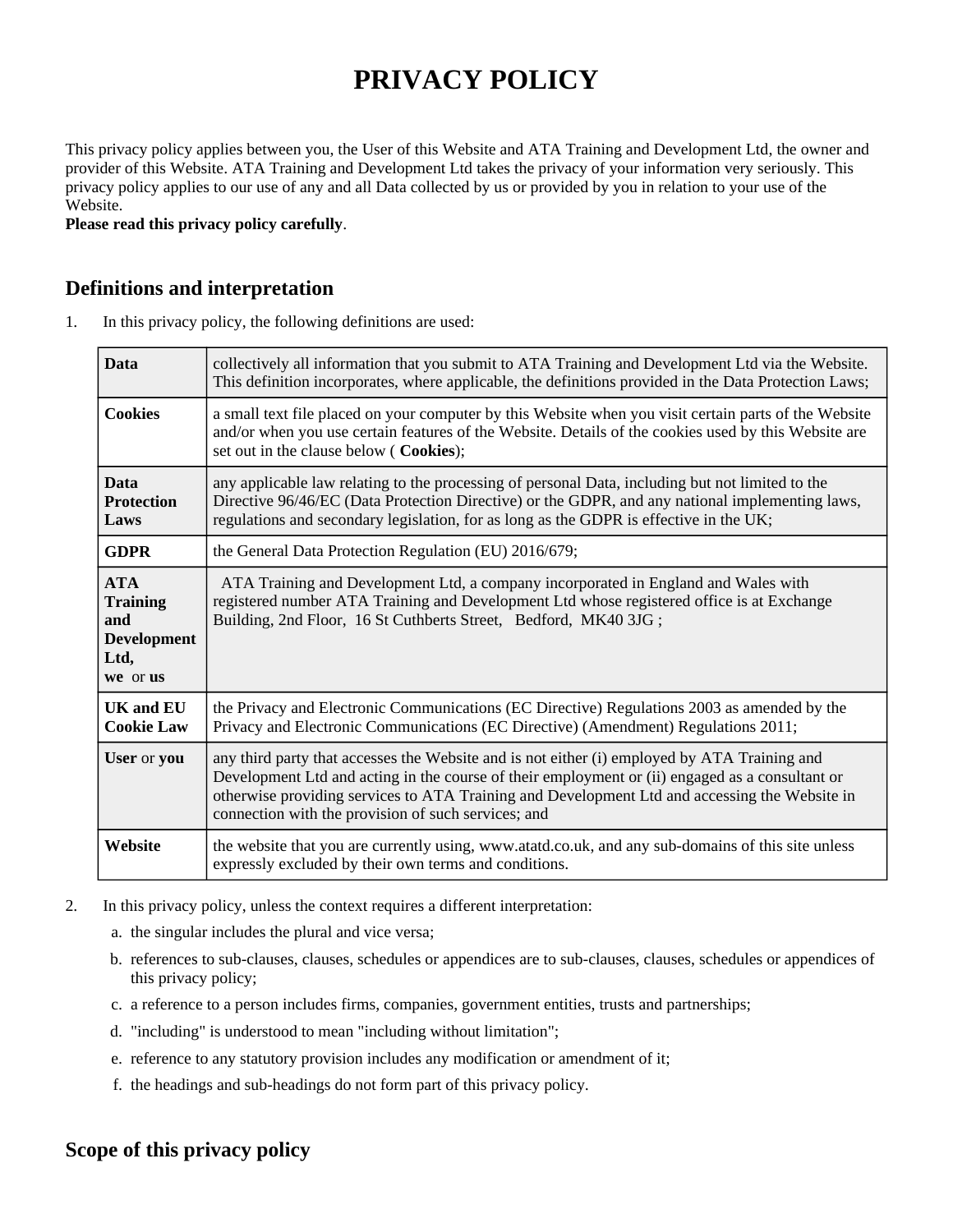- 3. This privacy policy applies only to the actions of ATA Training and Development Ltd and Users with respect to this Website. It does not extend to any websites that can be accessed from this Website including, but not limited to, any links we may provide to social media websites.
- 4. For purposes of the applicable Data Protection Laws, ATA Training and Development Ltd is the "data controller". This means that ATA Training and Development Ltd determines the purposes for which, and the manner in which, your Data is processed.

## **Data collected**

- 5. We may collect the following Data, which includes personal Data, from you:
	- a. name;
	- b. date of birth;
	- c. gender;
	- d. job title;
	- e. profession;
	- f. contact Information such as email addresses and telephone numbers;
	- g. financial information such as credit / debit card numbers;

in each case, in accordance with this privacy policy.

#### **How we collect Data**

- 6. We collect Data in the following ways:
	- a. data is given to us by you ;
	- b. data is received from other sources; and
	- c. data is collected automatically.

#### **Data that is given to us by you**

- 7. ATA Training and Development Ltd will collect your Data in a number of ways, for example:
	- a. when you contact us through the Website, by telephone, post, e-mail or through any other means;
	- b. when you register with us and set up an account to receive our products/services;
	- c. when you complete surveys that we use for research purposes (although you are not obliged to respond to them);
	- d. when you make payments to us, through this Website or otherwise;
	- e. when you elect to receive marketing communications from us;
	- f. when you use our services;

in each case, in accordance with this privacy policy.

#### **Data that is received from publicly available third parties sources**

- 8. We will receive Data about you from the following publicly available third party sources:
	- a. Instagram;
	- b. Facebook;
	- c. Linkedin;
	- d. Twitter;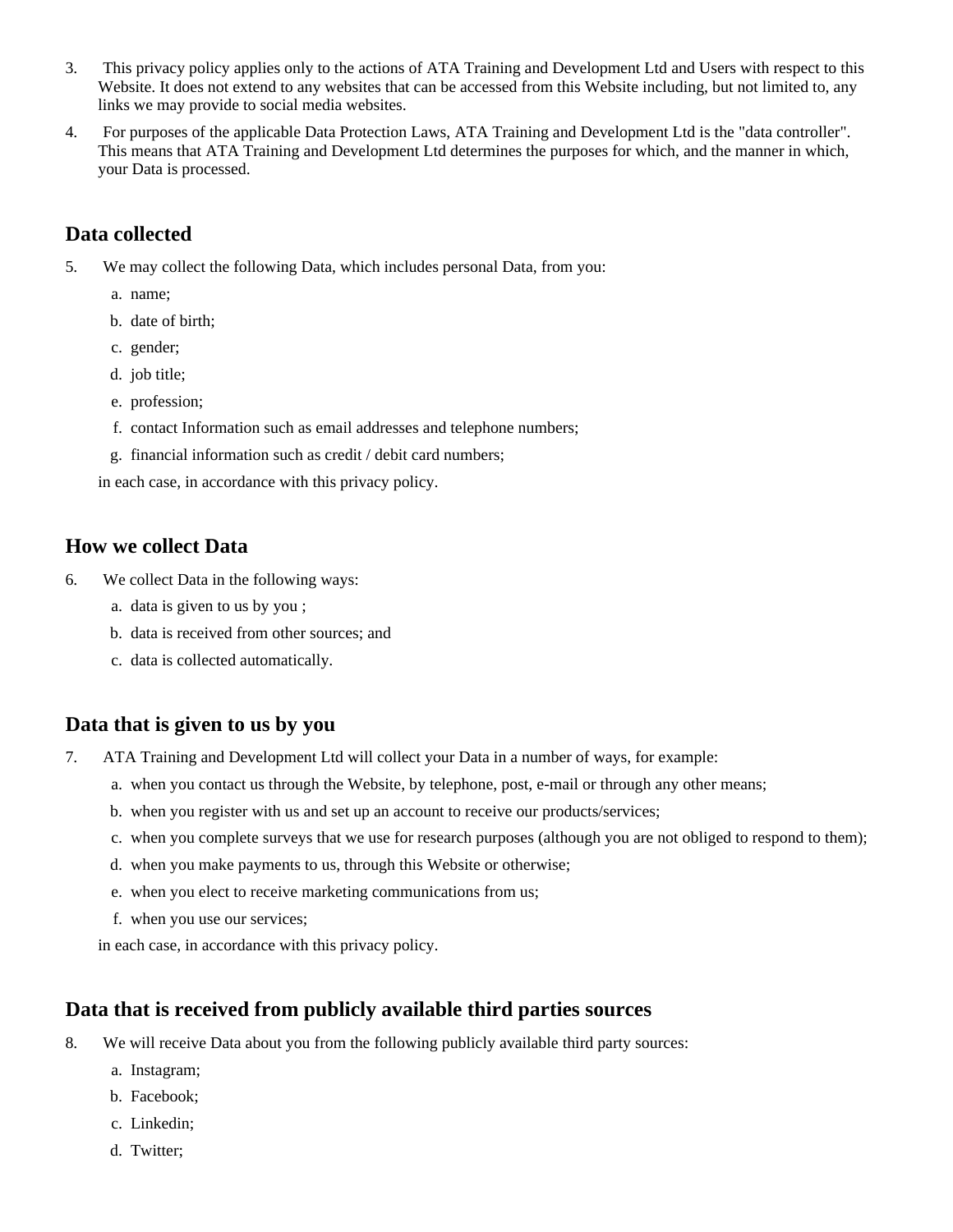e. YouTube.

## **Data that is collected automatically**

- 9. To the extent that you access the Website, we will collect your Data automatically, for example:
	- a. we automatically collect some information about your visit to the Website. This information helps us to make improvements to Website content and navigation, and includes your IP address, the date, times and frequency with which you access the Website and the way you use and interact with its content.
	- b. we will collect your Data automatically via cookies, in line with the cookie settings on your browser. For more information about cookies, and how we use them on the Website, see the section below, headed "Cookies".

## **Our use of Data**

- 10. Any or all of the above Data may be required by us from time to time in order to provide you with the best possible service and experience when using our Website. Specifically, Data may be used by us for the following reasons:
	- a. internal record keeping;
	- b. improvement of our products / services;
	- c. transmission by email of marketing materials that may be of interest to you;
	- d. contact for market research purposes which may be done using email, telephone, fax or mail. Such information may be used to customise or update the Website;

in each case, in accordance with this privacy policy.

- 11. We may use your Data for the above purposes if we deem it necessary to do so for our legitimate interests. If you are not satisfied with this, you have the right to object in certain circumstances (see the section headed "Your rights" below).
- 12. For the delivery of direct marketing to you via e-mail, we'll need your consent, whether via an opt-in or soft-opt-in:
	- a. soft opt-in consent is a specific type of consent which applies when you have previously engaged with us (for example, you contact us to ask us for more details about a particular product/service, and we are marketing similar products/services). Under "soft opt-in" consent, we will take your consent as given unless you opt-out.
	- b. for other types of e-marketing, we are required to obtain your explicit consent; that is, you need to take positive and affirmative action when consenting by, for example, checking a tick box that we'll provide.
	- c. if you are not satisfied about our approach to marketing, you have the right to withdraw consent at any time. To find out how to withdraw your consent, see the section headed "Your rights" below.
- 13. When you register with us and set up an account to receive our services, the legal basis for this processing is the performance of a contract between you and us and/or taking steps, at your request, to enter into such a contract.
- 14. We may use your Data to show you ATA Training and Development Ltd adverts and other content on other websites. If you do not want us to use your data to show you ATA Training and Development Ltd adverts and other content on other websites, please turn off the relevant cookies (please refer to the section headed "Cookies" below).

# **Who we share Data with**

- 15. We may share your Data with the following groups of people for the following reasons:
	- a. our employees, agents and/or professional advisors To obtain advice from professional advisers;
	- b. third party payment providers who process payments made over the Website To enable third party payment providers to process user payments and refunds;
	- c. relevant authorities To facilitate the detection of crime or the collection of taxes or duties;

in each case, in accordance with this privacy policy.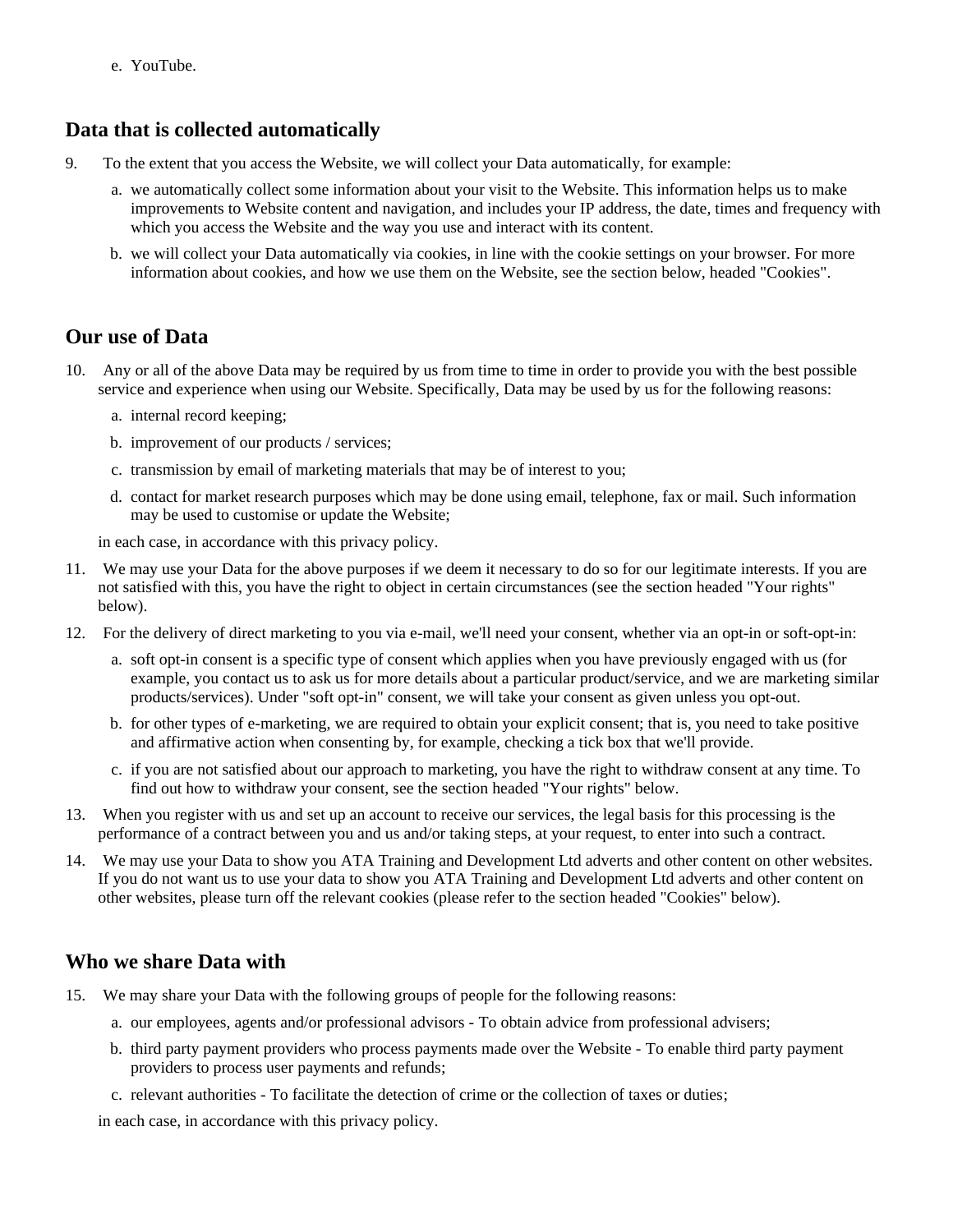## **Keeping Data secure**

- 16. We will use technical and organisational measures to safeguard your Data, for example:
	- a. access to your account is controlled by a password and a user name that is unique to you.
	- b. we store your Data on secure servers.
	- c. payment details are encrypted using SSL technology (typically you will see a lock icon or green address bar (or both) in your browser when we use this technology.
- 17. Technical and organisational measures include measures to deal with any suspected data breach. If you suspect any misuse or loss or unauthorised access to your Data, please let us know immediately by contacting us via this e-mail address: info@atatd.co.uk.
- 18. If you want detailed information from Get Safe Online on how to protect your information and your computers and devices against fraud, identity theft, viruses and many other online problems, please visit www.getsafeonline.org. Get Safe Online is supported by HM Government and leading businesses.

#### **Data retention**

- 19. Unless a longer retention period is required or permitted by law, we will only hold your Data on our systems for the period necessary to fulfil the purposes outlined in this privacy policy or until you request that the Data be deleted.
- 20. Even if we delete your Data, it may persist on backup or archival media for legal, tax or regulatory purposes.

## **Your rights**

- 21. You have the following rights in relation to your Data:
	- a. **Right to access** the right to request (i) copies of the information we hold about you at any time, or (ii) that we modify, update or delete such information. If we provide you with access to the information we hold about you, we will not charge you for this, unless your request is "manifestly unfounded or excessive." Where we are legally permitted to do so, we may refuse your request. If we refuse your request, we will tell you the reasons why.
	- b. **Right to correct** the right to have your Data rectified if it is inaccurate or incomplete.
	- c. **Right to erase** the right to request that we delete or remove your Data from our systems.
	- d. **Right to restrict our use of your Data** the right to "block" us from using your Data or limit the way in which we can use it.
	- e. **Right to data portability** the right to request that we move, copy or transfer your Data.
	- f. **Right to object** the right to object to our use of your Data including where we use it for our legitimate interests.
- 22. To make enquiries, exercise any of your rights set out above, or withdraw your consent to the processing of your Data (where consent is our legal basis for processing your Data), please contact us via this e-mail address: info@atatd.co.uk.
- 23. If you are not satisfied with the way a complaint you make in relation to your Data is handled by us, you may be able to refer your complaint to the relevant data protection authority. For the UK, this is the Information Commissioner's Office (ICO). The ICO's contact details can be found on their website at https://ico.org.uk/.
- 24. It is important that the Data we hold about you is accurate and current. Please keep us informed if your Data changes during the period for which we hold it.

### **Links to other websites**

25. This Website may, from time to time, provide links to other websites. We have no control over such websites and are not responsible for the content of these websites. This privacy policy does not extend to your use of such websites. You are advised to read the privacy policy or statement of other websites prior to using them.

## **Changes of business ownership and control**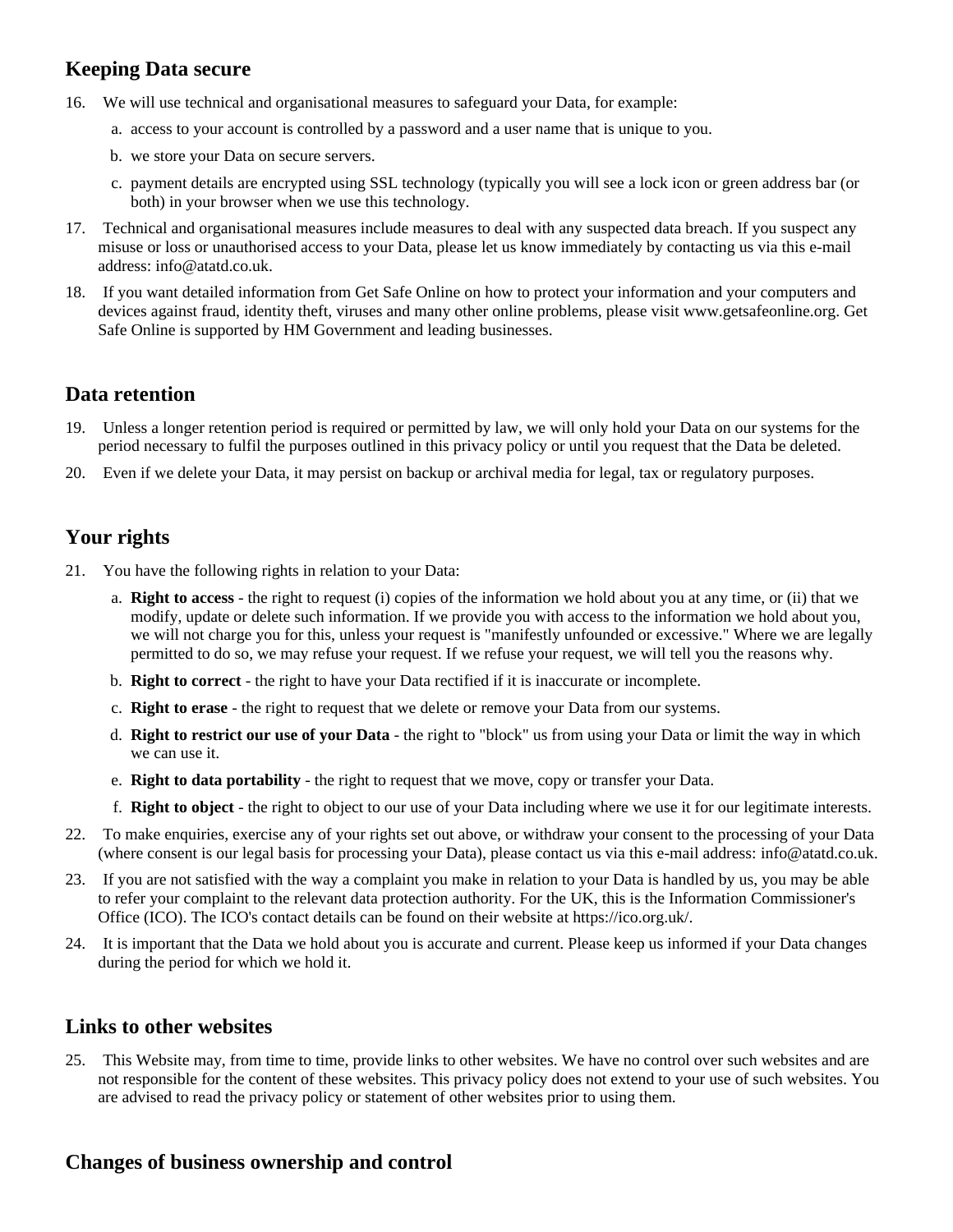- 26. ATA Training and Development Ltd may, from time to time, expand or reduce our business and this may involve the sale and/or the transfer of control of all or part of ATA Training and Development Ltd. Data provided by Users will, where it is relevant to any part of our business so transferred, be transferred along with that part and the new owner or newly controlling party will, under the terms of this privacy policy, be permitted to use the Data for the purposes for which it was originally supplied to us.
- 27. We may also disclose Data to a prospective purchaser of our business or any part of it.
- 28. In the above instances, we will take steps with the aim of ensuring your privacy is protected.

#### **Cookies**

- 29. This Website may place and access certain Cookies on your computer. ATA Training and Development Ltd uses Cookies to improve your experience of using the Website and to improve our range of services. ATA Training and Development Ltd has carefully chosen these Cookies and has taken steps to ensure that your privacy is protected and respected at all times.
- 30. All Cookies used by this Website are used in accordance with current UK and EU Cookie Law.
- 31. Before the Website places Cookies on your computer, you will be presented with a message bar requesting your consent to set those Cookies. By giving your consent to the placing of Cookies, you are enabling ATA Training and Development Ltd to provide a better experience and service to you. You may, if you wish, deny consent to the placing of Cookies; however certain features of the Website may not function fully or as intended.
- 32. This Website may place the following Cookies:

| <b>Type of Cookie</b>          | <b>Purpose</b>                                                                                                                                                                                                                                                                                                     |  |
|--------------------------------|--------------------------------------------------------------------------------------------------------------------------------------------------------------------------------------------------------------------------------------------------------------------------------------------------------------------|--|
| Strictly necessary cookies     | These are cookies that are required for the operation of our website. They<br>include, for example, cookies that enable you to log into secure areas of our<br>website, use a shopping cart or make use of e-billing services.                                                                                     |  |
| Analytical/performance cookies | They allow us to recognise and count the number of visitors and to see how<br>visitors move around our website when they are using it. This helps us to<br>improve the way our website works, for example, by ensuring that users are<br>finding what they are looking for easily.                                 |  |
| Targeting cookies              | These cookies record your visit to our website, the pages you have visited and the<br>links you have followed. We will use this information to make our website and<br>the advertising displayed on it more relevant to your interests. We may also share<br>this information with third parties for this purpose. |  |

- 33. You can find a list of Cookies that we use in the Cookies Schedule.
- 34. You can choose to enable or disable Cookies in your internet browser. By default, most internet browsers accept Cookies but this can be changed. For further details, please consult the help menu in your internet browser.
- 35. You can choose to delete Cookies at any time; however you may lose any information that enables you to access the Website more quickly and efficiently including, but not limited to, personalisation settings.
- 36. It is recommended that you ensure that your internet browser is up-to-date and that you consult the help and guidance provided by the developer of your internet browser if you are unsure about adjusting your privacy settings.
- 37. For more information generally on cookies, including how to disable them, please refer to aboutcookies.org. You will also find details on how to delete cookies from your computer.

#### **General**

38. You may not transfer any of your rights under this privacy policy to any other person. We may transfer our rights under this privacy policy where we reasonably believe your rights will not be affected.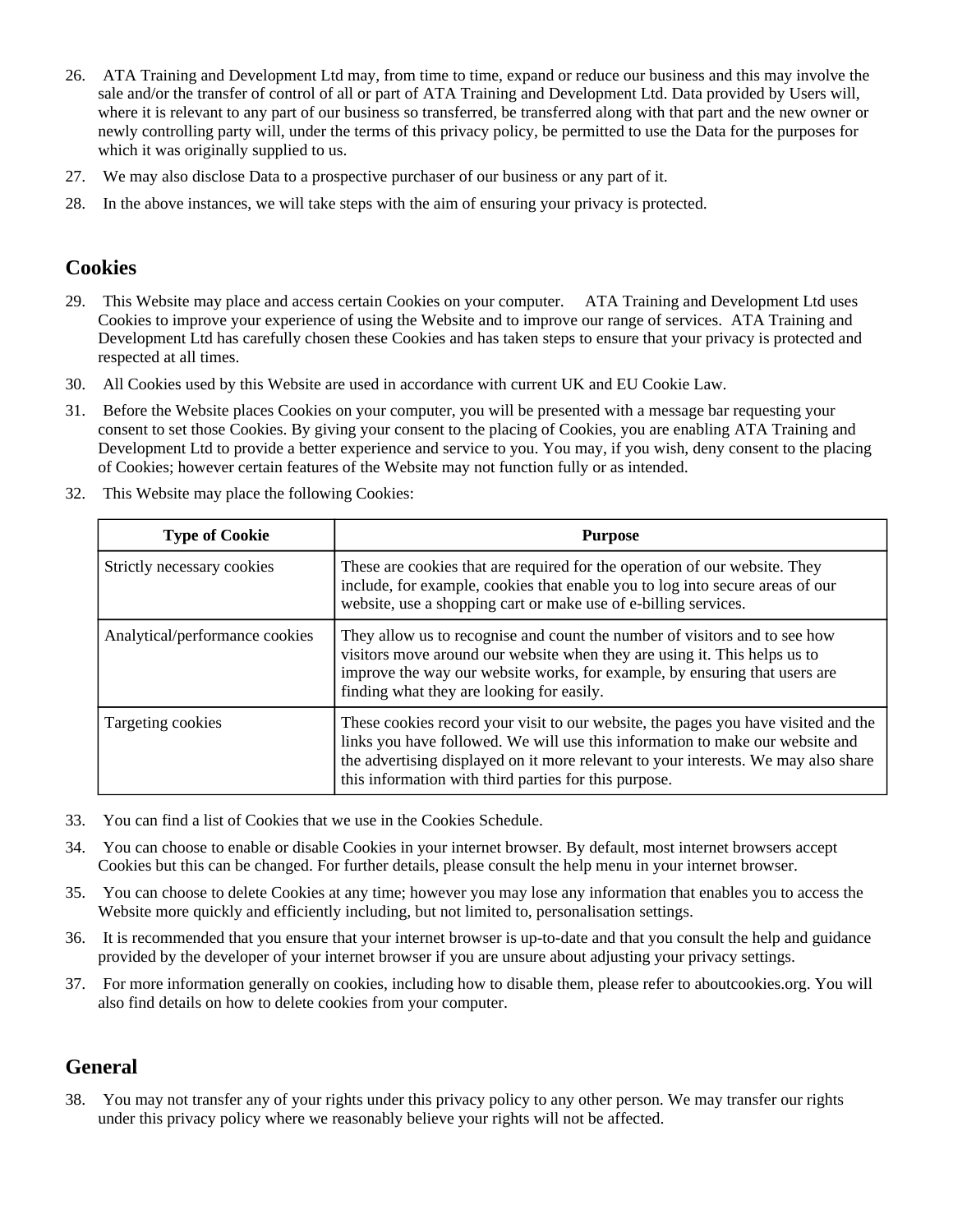- 39. If any court or competent authority finds that any provision of this privacy policy (or part of any provision) is invalid, illegal or unenforceable, that provision or part-provision will, to the extent required, be deemed to be deleted, and the validity and enforceability of the other provisions of this privacy policy will not be affected.
- 40. Unless otherwise agreed, no delay, act or omission by a party in exercising any right or remedy will be deemed a waiver of that, or any other, right or remedy.
- 41. This Agreement will be governed by and interpreted according to the law of England and Wales. All disputes arising under the Agreement will be subject to the exclusive jurisdiction of the English and Welsh courts.

## **Changes to this privacy policy**

42. ATA Training and Development Ltd reserves the right to change this privacy policy as we may deem necessary from time to time or as may be required by law. Any changes will be immediately posted on the Website and you are deemed to have accepted the terms of the privacy policy on your first use of the Website following the alterations.

You may contact ATA Training and Development Ltd by email at info@atatd.co.uk.

## **Attribution**

43. This privacy policy was created using a document from [Rocket Lawyer](https://www.rocketlawyer.com/gb/en/) (https://www.rocketlawyer.com/gb/en). **10 November 2020**